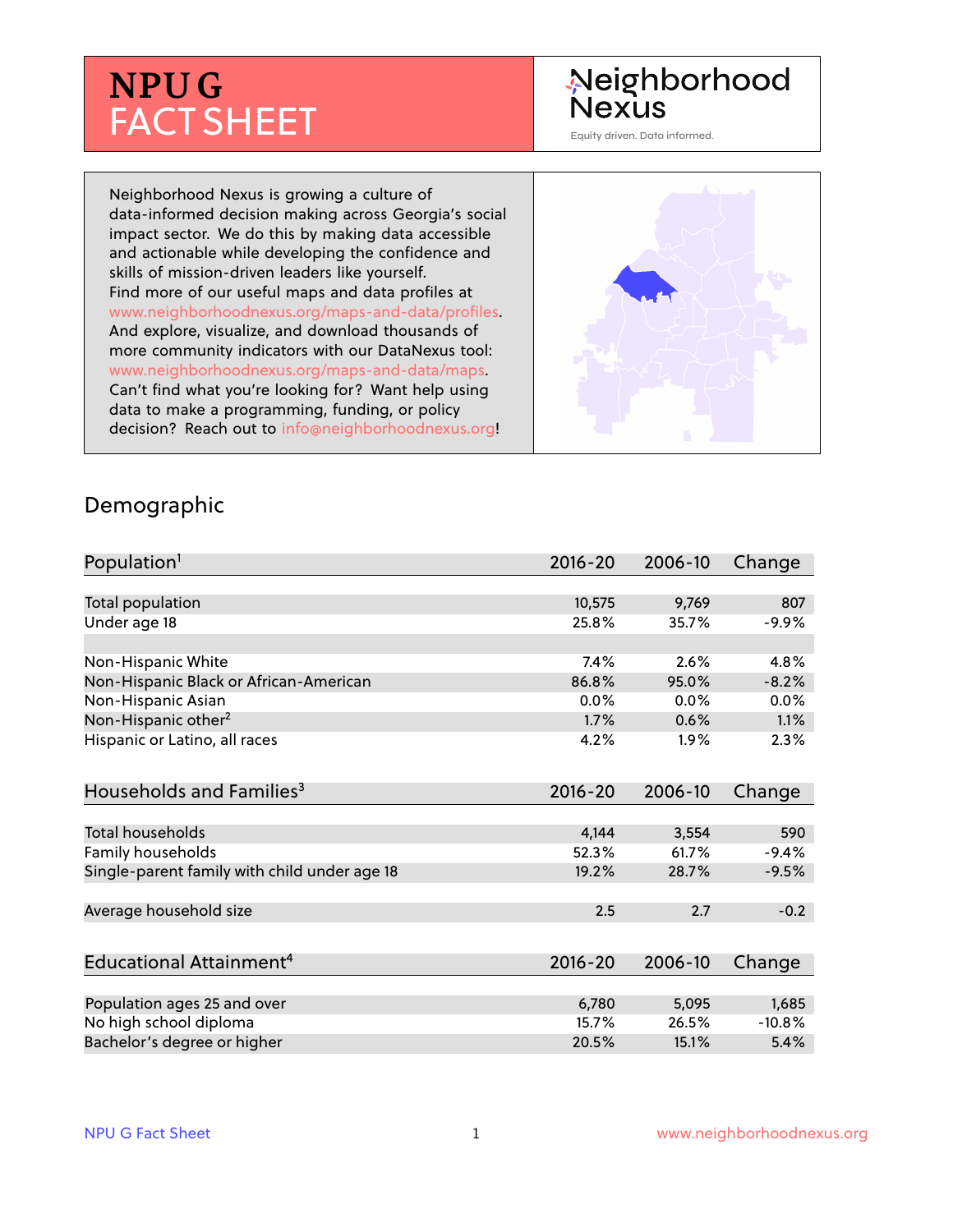## Change Measures, continued...

| Employment <sup>5</sup>                            | $2016 - 20$ | 2006-10  | Change   |
|----------------------------------------------------|-------------|----------|----------|
|                                                    |             |          |          |
| Total workers residing in NPU                      | 3,690       | 3,464    | 226      |
| Workers with earnings \$1250/month or less         | 27.6%       | 44.2%    | $-16.6%$ |
| Workers with earnings \$1251/month to \$3333/month | 41.5%       | 47.5%    | $-6.0%$  |
| Workers with earnings greater than \$3333/month    | 30.8%       | 8.3%     | 22.5%    |
| Total jobs located in NPU                          | 4,370       | 4,255    | 115      |
| Jobs with earnings \$1250/month or less            | 14.3%       | 29.3%    | $-15.1%$ |
| Jobs with earnings \$1251/month to \$3333/month    | 31.5%       | 43.9%    | $-12.4%$ |
| Jobs with earnings greater than \$3333/month       | 54.3%       | 26.7%    | 27.5%    |
|                                                    |             |          |          |
| Jobs/workers ratio                                 | 1.2         | 1.2      | $-0.0$   |
|                                                    | $2016 - 20$ | 2006-10  | Change   |
| Income and Poverty <sup>6</sup>                    |             |          |          |
| Median household income                            | \$34,889    | \$17,917 | \$16,973 |
|                                                    |             |          |          |
| Population for whom poverty status is determined   | 10,460      | 9,702    | 758      |
| Population below poverty                           | 24.2%       | 49.6%    | $-25.3%$ |
| Housing <sup>7</sup>                               | 2016-20     | 2006-10  | Change   |
|                                                    |             |          |          |
| Total housing units                                | 4,696       | 4,949    | $-253$   |
| Occupied housing units                             | 88.2%       | 71.8%    | 16.4%    |
| Vacant housing units                               | 11.8%       | 28.2%    | $-16.4%$ |
| Occupied housing units                             | 4,144       | 3,554    | 590      |
|                                                    | 29.2%       | 33.8%    | $-4.6%$  |
| Owner occupied housing units                       |             |          |          |
| Renter occupied housing units                      | 70.8%       | 66.2%    | 4.6%     |
| Access to a Vehicle <sup>8</sup>                   | $2016 - 20$ | 2006-10  | Change   |
|                                                    |             |          |          |
| Occupied housing units                             | 4,144       | 3,554    | 590      |
| No vehicle available                               | 31.6%       | 36.4%    | $-4.8%$  |
|                                                    |             |          |          |
| Crime Rates, per 10,000 Population <sup>9</sup>    | 2017-21     | 2012-16  | Change   |
|                                                    |             |          |          |
| All Part I crimes                                  | 381.1       | 767.3    | $-386.2$ |
| Violent crime                                      | 92.9        | 175.6    | $-82.7$  |
| Murder                                             | 3.0         | 4.3      | $-1.3$   |
| Robbery                                            | 21.9        | 64.2     | $-42.3$  |
| Aggravated assault                                 | 67.9        | 107.1    | $-39.2$  |
| Property crime                                     | 288.2       | 591.7    | $-303.5$ |
| <b>Burglary</b>                                    | 62.6        | 196.2    | $-133.6$ |
| Larceny                                            | 162.6       | 256.7    | $-94.0$  |
| Vehicle theft                                      | 63.0        | 138.8    | $-75.8$  |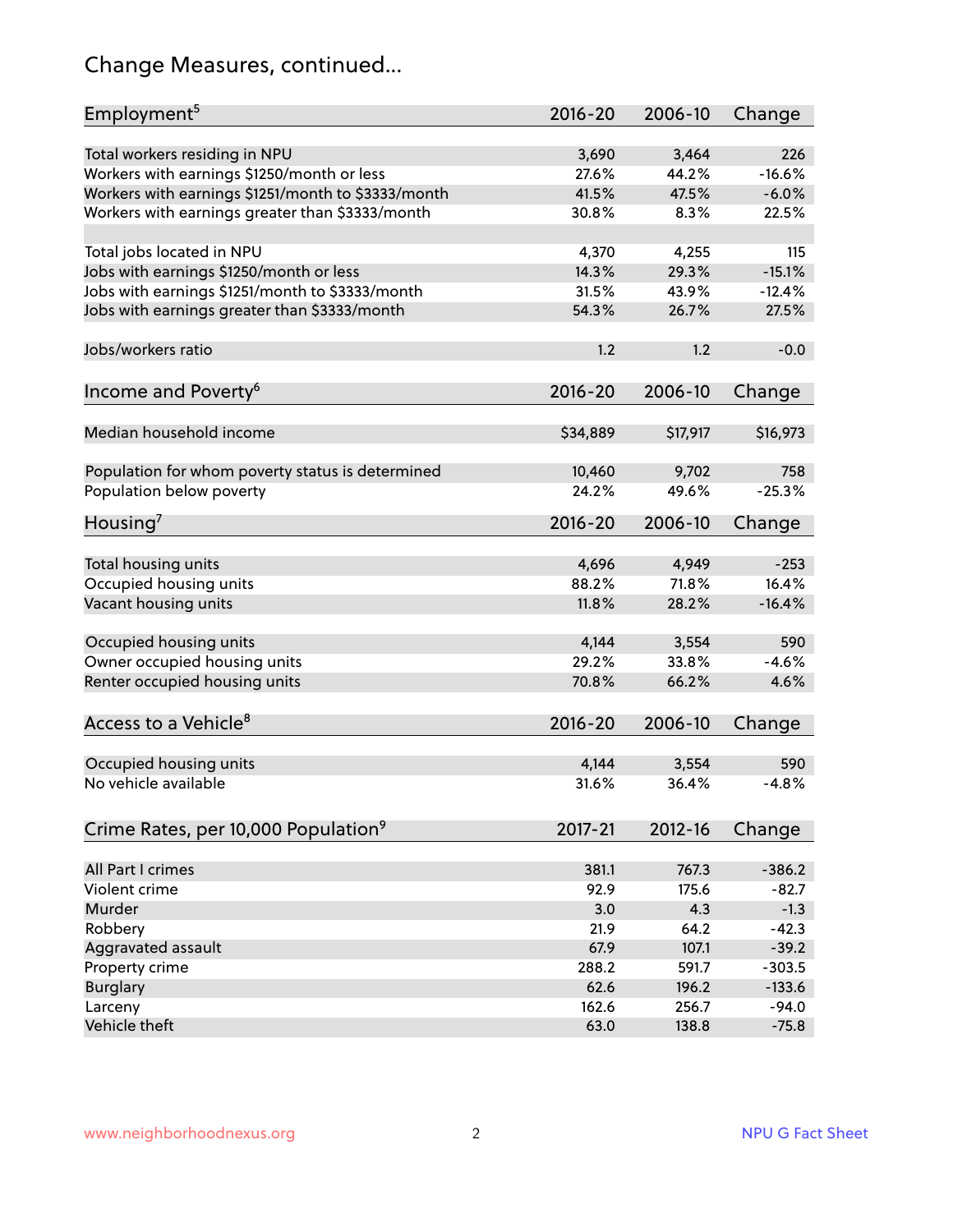## Current Data: Demographic

| Sex and Age, 2016-20 <sup>10</sup>                    | Estimate        | Margin of Error |
|-------------------------------------------------------|-----------------|-----------------|
| Total population                                      | 10,575          | $\pm$ 1,468     |
| Male                                                  | 44.5%           | $\pm$ 4.7%      |
| Female                                                | 55.5%           | ±3.4%           |
| Under 5 years                                         | 6.8%            | $\pm 2.8\%$     |
| 5 to 9 years                                          | 8.1%            | $\pm 3.0\%$     |
| 10 to 14 years                                        | 6.2%            | $\pm 2.3\%$     |
| 15 to 19 years                                        | 6.6%            | $\pm 2.0\%$     |
| 20 to 24 years                                        | 8.3%            | ±3.4%           |
| 25 to 34 years                                        | 16.5%           | $\pm$ 3.1%      |
| 35 to 44 years                                        | 15.6%           | $\pm$ 4.1%      |
| 45 to 54 years                                        | 8.6%            | $\pm 2.1\%$     |
| 55 to 59 years                                        | 5.1%            | $\pm 1.9\%$     |
| 60 to 64 years                                        | 6.7%            | $\pm 2.9\%$     |
| 65 to 74 years                                        | 7.9%            | $\pm 2.6\%$     |
| 75 to 84 years                                        | 3.3%            | $\pm 1.7\%$     |
| 85 years and over                                     | 0.5%            | $\pm$ 0.5%      |
| Median age (years)                                    | 33.0            | $\pm 1.2$       |
| Race and Ethnicity, 2016-20 <sup>11</sup>             | <b>Estimate</b> | Margin of Error |
| Total population                                      | 10,575          | $\pm$ 1,468     |
| Hispanic or Latino (of any race)                      | 4.2%            | $\pm$ 4.3%      |
| Not Hispanic or Latino                                | 95.8%           | $\pm 1.7\%$     |
| White alone                                           | 7.4%            | ±2.4%           |
| Black or African American alone                       | 86.8%           | $\pm$ 5.7%      |
| American Indian and Alaska Native alone               | 0.2%            | $\pm$ 0.3%      |
| Asian alone                                           | 0.0%            | $\pm$ 0.3%      |
| Native Hawaiian and other Pacific Islander alone      | 0.0%            | $\pm$ 0.3%      |
| Some other race alone                                 | 0.0%            | $\pm$ 0.2%      |
| Two or more races                                     | 1.5%            | $\pm 1.7\%$     |
| U.S. Citizenship Status, 2016-20 <sup>12</sup>        | Estimate        | Margin of Error |
| Foreign-born population                               | 167             | $\pm$ 136       |
| Naturalized U.S. citizen                              | 14.7%           | ±13.5%          |
| Not a U.S. citizen                                    | 85.3%           | ±43.7%          |
| Citizen, Voting Age Population, 2016-20 <sup>13</sup> | <b>Estimate</b> | Margin of Error |
| Citizen, 18 and over population                       | 7,707           | $\pm 900$       |
| Male                                                  | 43.7%           | $\pm$ 6.4%      |
| Female                                                | 56.3%           | $\pm$ 5.1%      |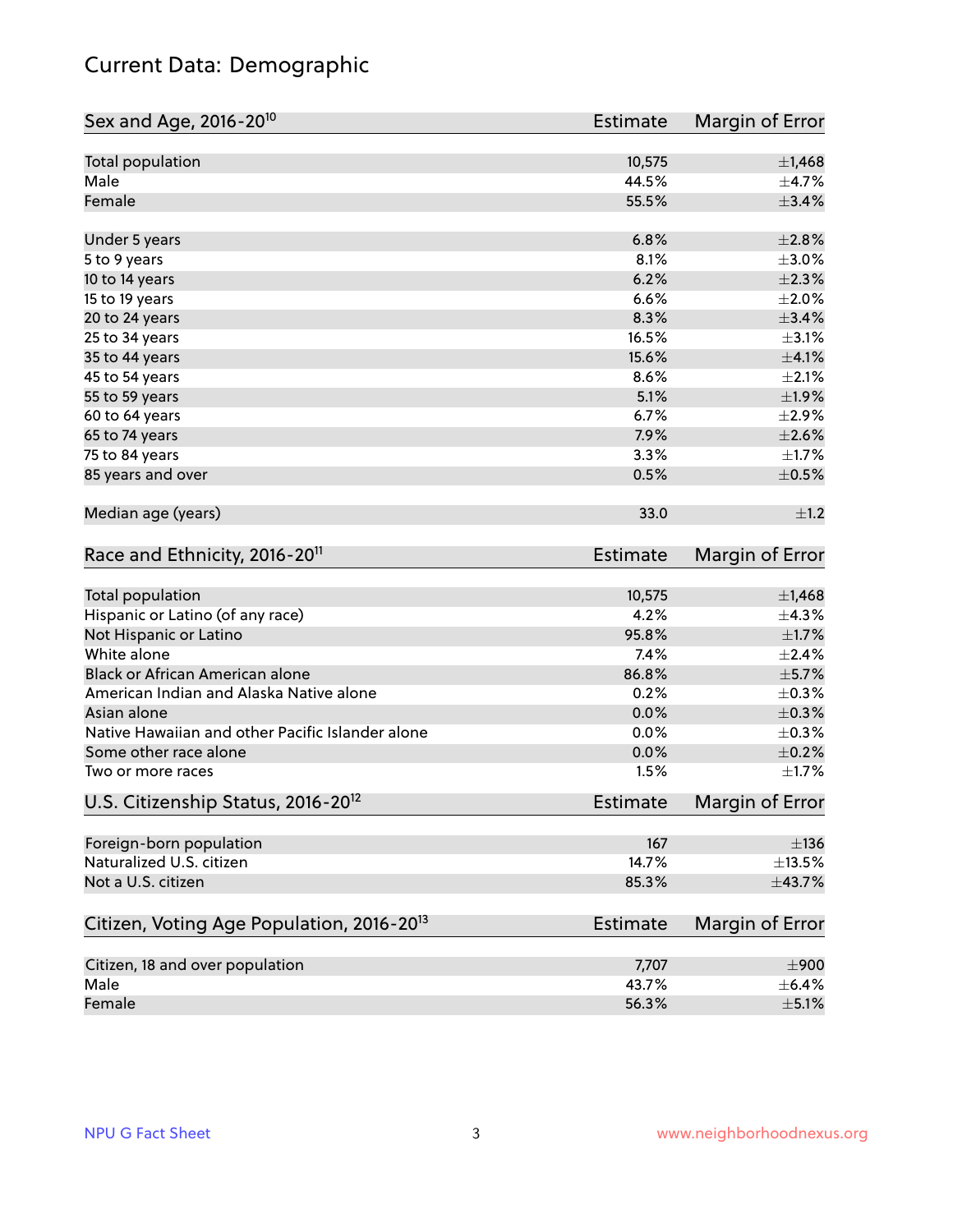#### Current Data: Economic

| Income, 2016-20 <sup>14</sup><br>Estimate                                  | Margin of Error |
|----------------------------------------------------------------------------|-----------------|
| All households<br>4,144                                                    | ±463            |
| Less than \$10,000<br>9.2%                                                 | $\pm 3.6\%$     |
| 10.5%<br>\$10,000 to \$14,999                                              | $\pm$ 5.0%      |
| \$15,000 to \$24,999<br>16.7%                                              | $\pm$ 7.4%      |
| 13.7%<br>\$25,000 to \$34,999                                              | $\pm$ 4.7%      |
| \$35,000 to \$49,999<br>19.7%                                              | $\pm$ 7.0%      |
| \$50,000 to \$74,999<br>16.7%                                              | $\pm$ 6.6%      |
| \$75,000 to \$99,999<br>4.6%                                               | $\pm 2.5\%$     |
| 2.2%<br>\$100,000 to \$149,999                                             | $\pm 1.7\%$     |
| 2.5%<br>\$150,000 to \$199,999                                             | $\pm 2.1\%$     |
| 4.2%<br>\$200,000 or more                                                  | $\pm 2.9\%$     |
| Median household income (dollars)<br>\$34,889                              | $\pm 2,681$     |
|                                                                            |                 |
| Mean household income (dollars)<br>\$54,833                                | ±10,774         |
| Households with earnings<br>68.8%                                          | $\pm$ 6.3%      |
| Mean earnings (dollars)<br>\$62,674                                        | ±13,596         |
| Households with Social Security<br>30.0%                                   | $\pm$ 5.7%      |
| Mean Social Security income (dollars)<br>\$13,999                          | ±1,198          |
| Households with retirement income<br>23.7%                                 | $\pm$ 8.5%      |
| Mean retirement income (dollars)<br>\$14,499                               | $\pm 2,391$     |
| Households with Supplemental Security Income<br>12.4%                      | $\pm$ 6.7%      |
| Mean Supplemental Security Income (dollars)<br>\$10,150                    | ± 6,880         |
| Households with cash public assistance income<br>2.7%                      | $\pm1.8\%$      |
| Mean cash public assistance income (dollars)<br>\$2,446                    | $\pm 2,740$     |
| Households with Food Stamp/SNAP benefits in the past 12<br>34.7%<br>months | $\pm$ 8.1%      |
| Family households<br>2,168                                                 | $\pm$ 391       |
| Less than \$10,000<br>6.4%                                                 | $\pm$ 3.7%      |
| 8.3%<br>\$10,000 to \$14,999                                               | ±5.7%           |
| \$15,000 to \$24,999<br>20.2%                                              | ±12.7%          |
| \$25,000 to \$34,999<br>15.8%                                              | $\pm$ 6.2%      |
| \$35,000 to \$49,999<br>17.0%                                              | $\pm$ 7.7%      |
| \$50,000 to \$74,999<br>16.4%                                              | $\pm$ 8.1%      |
| \$75,000 to \$99,999<br>5.2%                                               | $\pm 2.8\%$     |
| \$100,000 to \$149,999<br>1.4%                                             | ±2.3%           |
| \$150,000 to \$199,999<br>3.1%                                             | $\pm 2.7\%$     |
| 6.2%<br>\$200,000 or more                                                  | $\pm$ 5.5%      |
| Median family income (dollars)<br>\$34,511                                 | $\pm$ 2,933     |
| Mean family income (dollars)<br>\$64,719                                   | ±19,396         |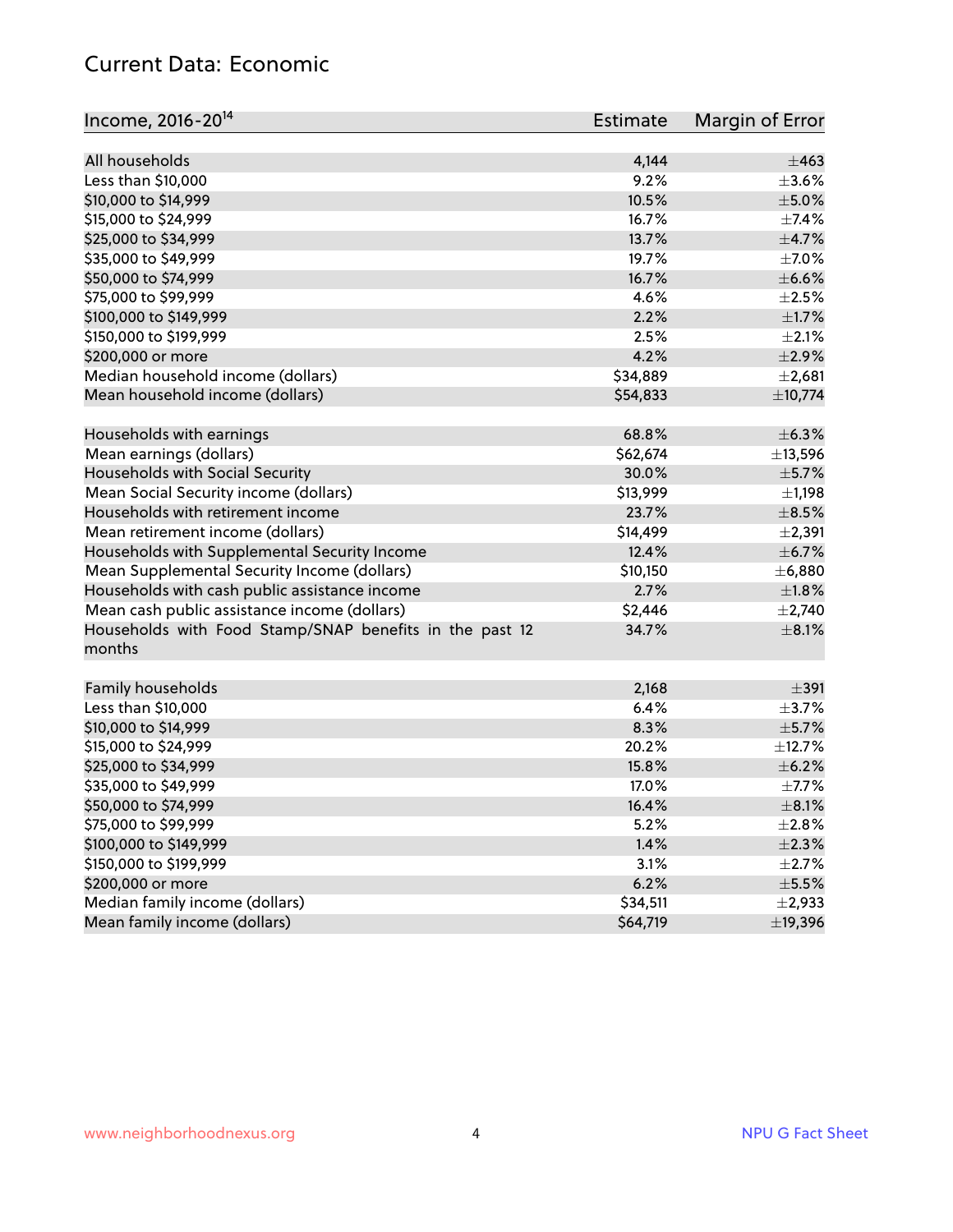## Current Data: Economic, continued...

| Income, 2016-20, continued <sup>15</sup>                                              | <b>Estimate</b> | <b>Margin of Error</b> |
|---------------------------------------------------------------------------------------|-----------------|------------------------|
|                                                                                       |                 |                        |
| Nonfamily households                                                                  | 1,976           | $\pm$ 385              |
| Median nonfamily income (dollars)                                                     | \$35,401        | $\pm$ 4,738            |
| Mean nonfamily income (dollars)                                                       | \$41,884        | ±5,490                 |
| Median earnings for workers (dollars)                                                 | \$27,523        | $\pm$ 1,306            |
| Median earnings for male full-time, year-round workers<br>(dollars)                   | \$33,773        | ±6,022                 |
| Median earnings for female full-time, year-round workers<br>(dollars)                 | \$35,398        | ±1,885                 |
| Per capita income (dollars)                                                           | \$23,832        | ±4,652                 |
| Families Below Poverty Level, 2016-20 <sup>16</sup>                                   | <b>Estimate</b> | <b>Margin of Error</b> |
|                                                                                       |                 |                        |
| <b>All Families</b>                                                                   | 2,168           | $\pm$ 391              |
| Percent below poverty                                                                 | 23.2%           | ±7.4%                  |
| Families with related children under 18 years                                         | 1,234           | $\pm$ 319              |
| Percent below poverty                                                                 | 29.2%           | ±11.0%                 |
| Families with related children under 5 years only                                     | 202             | $\pm$ 155              |
| Percent below poverty                                                                 | 30.6%           | ±36.2%                 |
|                                                                                       | 650             |                        |
| Married couple families                                                               | 14.0%           | $\pm 233$              |
| Percent below poverty                                                                 | 255             | ±14.1%                 |
| Married couple families with related children under 18 years<br>Percent below poverty | 5.7%            | $\pm 167$<br>±14.7%    |
| Married couple families with related children under 5 years                           | 62              | $\pm$ 84               |
| Percent below poverty                                                                 | $0.0\%$         | ±45.8%                 |
|                                                                                       |                 |                        |
| Families with female householder, no spouse present                                   | 1,141           | $\pm 267$              |
| Percent below poverty                                                                 | 36.1%           | ±11.4%                 |
| Families with female householder, no spouse present with                              | 848             | $\pm 251$              |
| related children under 18 years                                                       |                 |                        |
| Percent below poverty                                                                 | 40.8%           | ±14.0%                 |
| Families with female householder, no spouse present with                              | 140             | $\pm$ 124              |
| related children under 5 years                                                        |                 |                        |
| Percent below poverty                                                                 | 44.2%           | ±39.1%                 |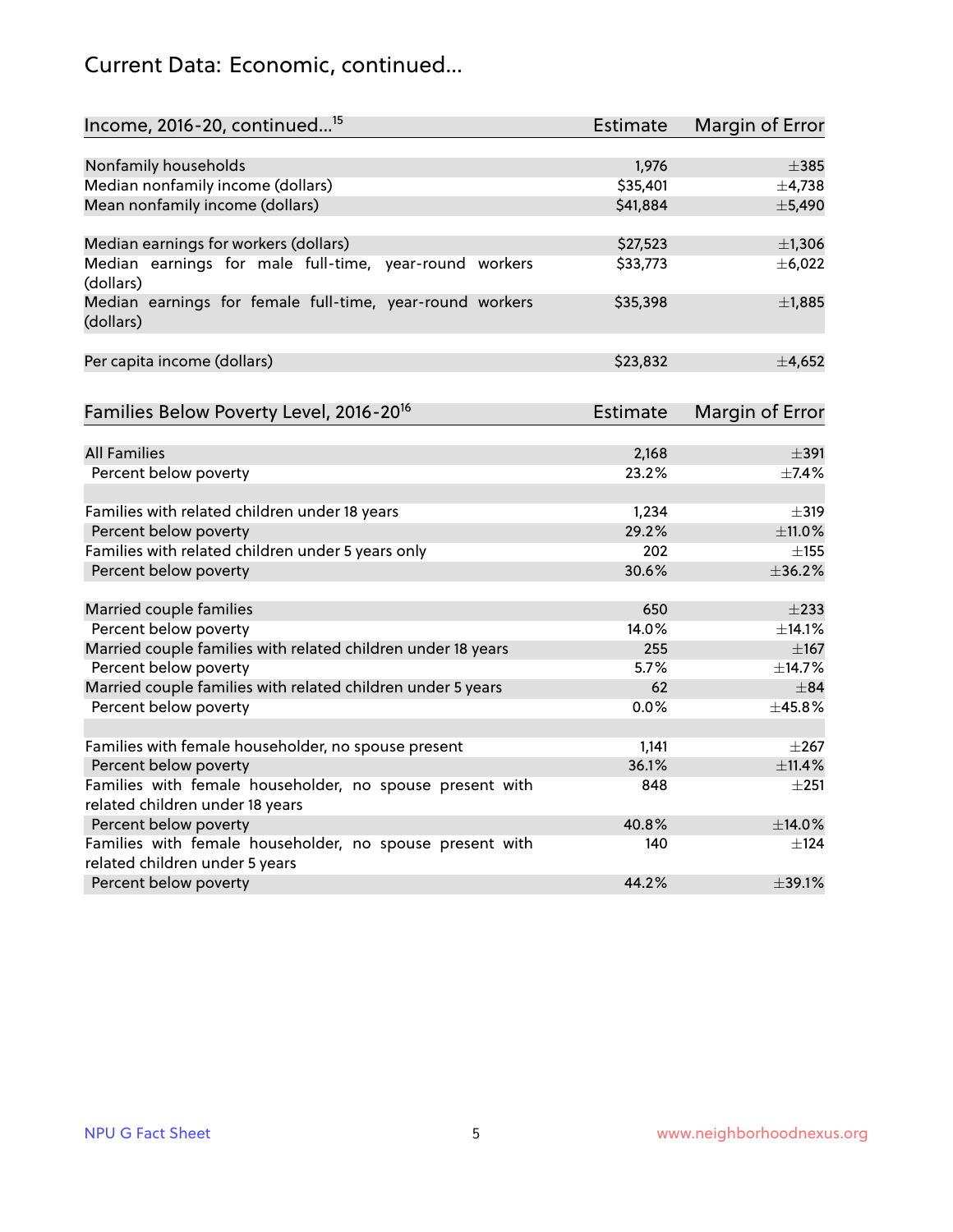#### Current Data: Economic, continued...

| People Below Poverty Level, 2016-20 <sup>17</sup> | <b>Estimate</b> | Margin of Error |
|---------------------------------------------------|-----------------|-----------------|
|                                                   |                 |                 |
| Total population                                  | 10,460          | $\pm$ 1,460     |
| Percent below poverty                             | 24.2%           | $\pm$ 6.1%      |
| Population under 18 years                         | 2,667           | $\pm$ 555       |
| Percent below poverty                             | 36.5%           | $\pm$ 9.7%      |
| Population 18 years and over                      | 7,793           | $\pm$ 948       |
| Percent below poverty                             | 20.1%           | $+4.4%$         |
| Population 18 to 64 years                         | 6,605           | $\pm$ 883       |
| Percent below poverty                             | 21.2%           | $\pm$ 5.0%      |
| Population 65 years and over                      | 1,188           | $\pm$ 344       |
| Percent below poverty                             | 13.7%           | $+7.7%$         |

| Poverty by Race/Ethnicity, 2016-20 <sup>18</sup> | <b>Estimate</b> | Margin of Error |
|--------------------------------------------------|-----------------|-----------------|
|                                                  |                 |                 |
| Non-Hispanic White population                    | 746             | $\pm 277$       |
| Percent below poverty                            | $1.9\%$         | $\pm 2.8\%$     |
| <b>Black population</b>                          | 9,101           | $\pm$ 1,401     |
| Percent below poverty                            | 27.3%           | $\pm$ 6.8%      |
| Asian population                                 | 0               | $\pm$ 29        |
| Percent below poverty                            |                 |                 |
| Hispanic or Latino population                    | 439             | $\pm 456$       |
| Percent below poverty                            | 0.1%            | $\pm$ 5.6%      |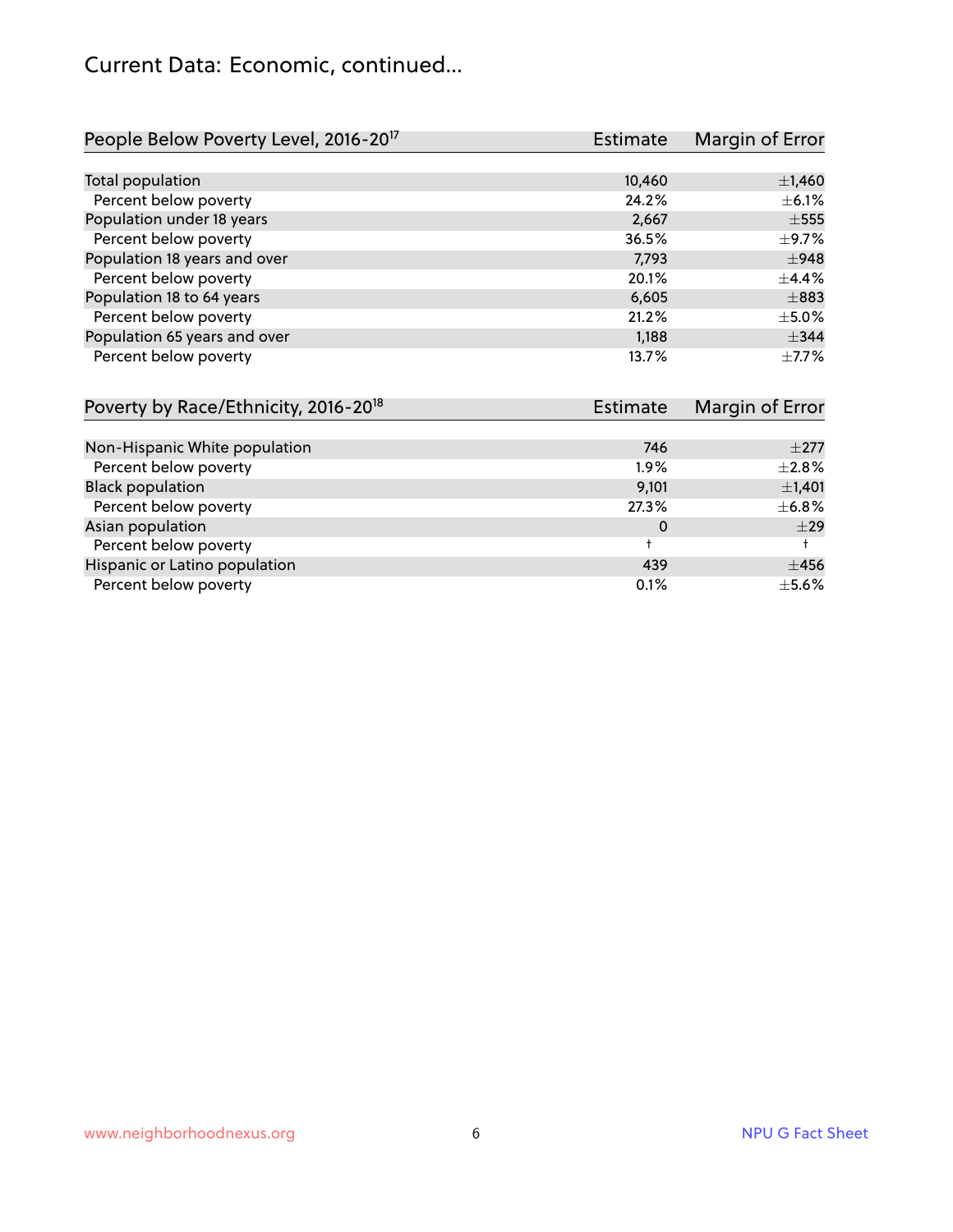## Current Data: Employment

| Employment Status, 2016-20 <sup>19</sup>                      | Estimate        | Margin of Error |
|---------------------------------------------------------------|-----------------|-----------------|
|                                                               |                 |                 |
| Population 16 years and over                                  | 8,147           | $\pm$ 1,154     |
| In labor force                                                | 55.9%           | $\pm 2.5\%$     |
| Civilian labor force                                          | 55.9%           | $\pm 2.5\%$     |
| Employed                                                      | 48.1%           | $\pm$ 3.7%      |
| Unemployed                                                    | 7.8%            | $\pm$ 3.4%      |
| <b>Armed Forces</b>                                           | 0.0%            | $\pm 1.6\%$     |
| Not in labor force                                            | 44.1%           | $\pm$ 5.8%      |
|                                                               |                 |                 |
| Civilian labor force                                          | 4,553           | $\pm$ 676       |
| <b>Unemployment Rate</b>                                      | 14.0%           | $\pm$ 6.1%      |
|                                                               |                 |                 |
| Females 16 years and over                                     | 4,608           | $\pm 713$       |
| In labor force                                                | 57.9%           | $\pm$ 5.7%      |
| Civilian labor force                                          | 57.9%           | $\pm$ 5.7%      |
| Employed                                                      | 47.6%           | $\pm$ 6.1%      |
|                                                               |                 |                 |
| Own children of the householder under 6 years                 | 905             | $\pm$ 389       |
| All parents in family in labor force                          | 79.1%           | ±14.2%          |
|                                                               |                 |                 |
| Own children of the householder 6 to 17 years                 | 1,724           | $\pm$ 476       |
| All parents in family in labor force                          | 88.9%           | ±12.6%          |
|                                                               |                 |                 |
| Industry, 2016-20 <sup>20</sup>                               | <b>Estimate</b> | Margin of Error |
|                                                               |                 |                 |
| Civilian employed population 16 years and over                | 3,916           | $\pm 630$       |
| Agriculture, forestry, fishing and hunting, and mining        | 0.0%            | $\pm 1.0\%$     |
| Construction                                                  | 3.6%            | ±2.4%           |
| Manufacturing                                                 | 4.4%            | $\pm 2.7\%$     |
| Wholesale trade                                               | 1.8%            | $\pm 2.0\%$     |
| Retail trade                                                  | 14.3%           | $\pm$ 5.2%      |
| Transportation and warehousing, and utilities                 | 7.1%            | ±4.3%           |
| Information                                                   | 1.2%            | $\pm 1.5\%$     |
| Finance and insurance, and real estate and rental and leasing | 7.5%            | $\pm$ 5.2%      |
| Professional, scientific, and management, and administrative  | 20.7%           | $\pm$ 6.2%      |
| and waste management services                                 |                 |                 |
| Educational services, and health care and social assistance   | 15.7%           | $\pm$ 6.0%      |
| Arts, entertainment, and recreation, and accommodation and    | 15.8%           | $\pm$ 5.6%      |
| food services                                                 |                 |                 |
| Other services, except public administration                  | 2.7%            | $\pm 2.2\%$     |
| Public administration                                         | 5.2%            | $\pm$ 3.7%      |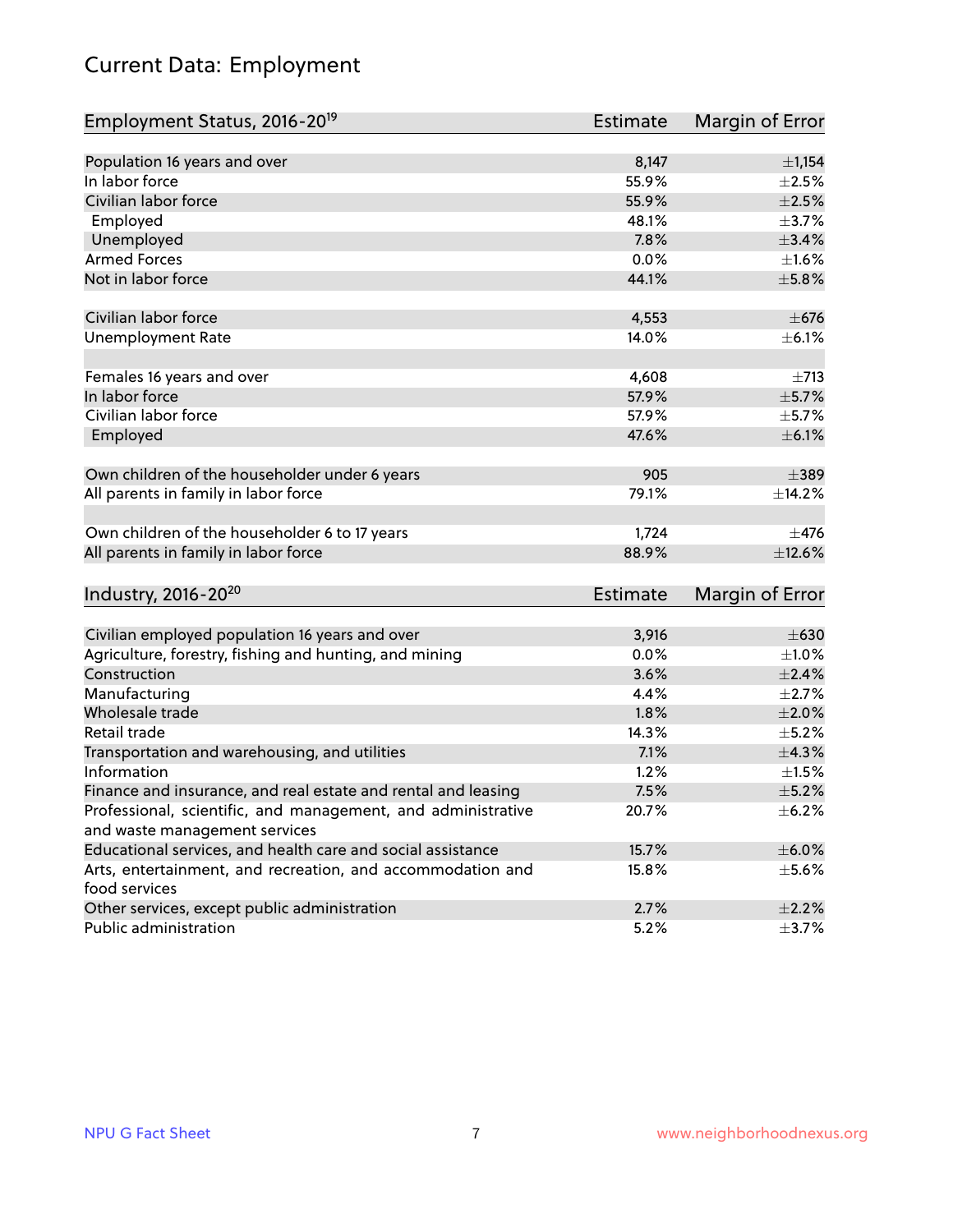## Current Data: Employment, continued...

| Occupation, 2016-20 <sup>21</sup>                                                          | <b>Estimate</b> | Margin of Error |
|--------------------------------------------------------------------------------------------|-----------------|-----------------|
| Civilian employed population 16 years and over                                             | 3,916           | $\pm 630$       |
| Management, business, science, and arts occupations                                        | 29.9%           | $\pm$ 6.0%      |
| Service occupations                                                                        | 22.6%           | ±6.8%           |
| Sales and office occupations                                                               | 28.8%           | ±7.4%           |
| Natural resources, construction, and maintenance occupations                               | 2.5%            | $\pm 2.0\%$     |
| Production, transportation, and material moving occupations                                | 16.1%           | $\pm$ 6.0%      |
| Class of Worker, 2016-20 <sup>22</sup>                                                     | <b>Estimate</b> | Margin of Error |
| Civilian employed population 16 years and over                                             | 3,916           | $\pm 630$       |
| Private wage and salary workers                                                            | 83.3%           | $\pm$ 6.4%      |
| <b>Government workers</b>                                                                  | 11.7%           | $\pm$ 5.0%      |
|                                                                                            | 5.0%            | $\pm$ 4.7%      |
| Self-employed in own not incorporated business workers                                     |                 |                 |
| Unpaid family workers                                                                      | 0.0%            | $\pm 1.0\%$     |
| Job Flows, 2019 <sup>23</sup>                                                              |                 | 2019            |
| Total Jobs in NPU                                                                          |                 | 4,370           |
| Held by residents of NPU                                                                   |                 | 1.4%            |
| Held by non-residents of NPU                                                               |                 | 98.6%           |
| Jobs by Industry Sector, 2019 <sup>24</sup>                                                |                 | 2019            |
| Total Jobs in NPU                                                                          |                 | 4,370           |
| <b>Goods Producing sectors</b>                                                             |                 | 29.0%           |
| Trade, Transportation, and Utilities sectors                                               |                 | 25.1%           |
| All Other Services sectors                                                                 |                 | 45.9%           |
|                                                                                            |                 |                 |
| Total Jobs in NPU held by NPU residents                                                    |                 | 59              |
| <b>Goods Producing sectors</b>                                                             |                 | 39.0%           |
| Trade, Transportation, and Utilities sectors                                               |                 | 23.7%           |
| All Other Services sectors                                                                 |                 | 37.3%           |
| Jobs by Earnings, 2019 <sup>25</sup>                                                       |                 | 2019            |
| Total Jobs in NPU                                                                          |                 | 4,370           |
|                                                                                            |                 | 14.3%           |
| Jobs with earnings \$1250/month or less<br>Jobs with earnings \$1251/month to \$3333/month |                 | 31.5%           |
|                                                                                            |                 |                 |
| Jobs with earnings greater than \$3333/month                                               |                 | 54.3%           |
| Total Jobs in NPU held by NPU residents                                                    |                 | 59              |
| Jobs with earnings \$1250/month or less                                                    |                 | 18.6%           |
| Jobs with earnings \$1251/month to \$3333/month                                            |                 | 61.0%           |
| Jobs with earnings greater than \$3333/month                                               |                 | 20.3%           |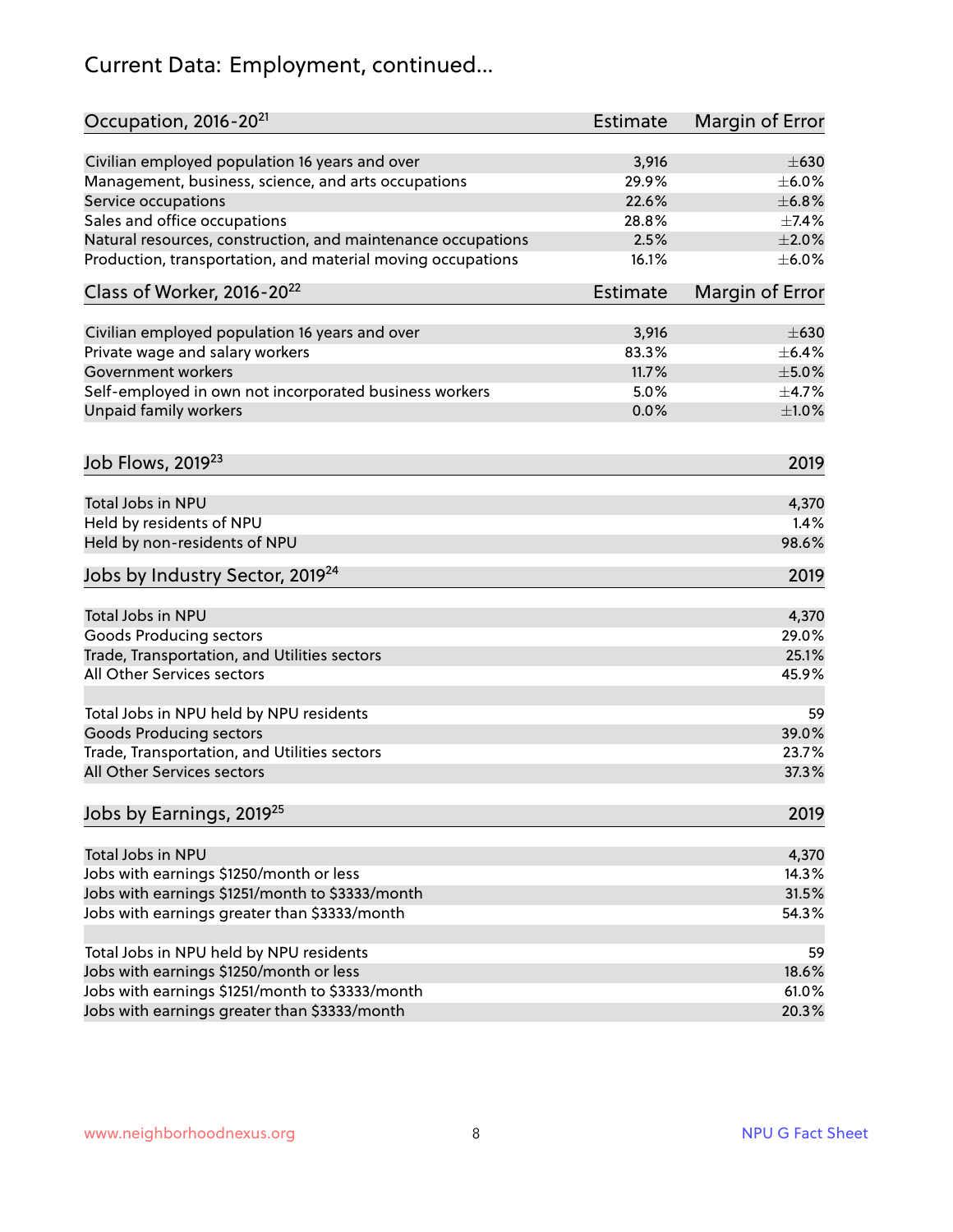## Current Data: Employment, continued...

| Jobs by Age of Worker, 2019 <sup>26</sup> | 2019  |
|-------------------------------------------|-------|
|                                           |       |
| Total Jobs in NPU                         | 4,370 |
| Jobs with workers age 29 or younger       | 21.5% |
| Jobs with workers age 30 to 54            | 60.7% |
| Jobs with workers age 55 or older         | 17.8% |
|                                           |       |
| Total Jobs in NPU held by NPU residents   | 59    |
| Jobs with workers age 29 or younger       | 37.3% |
| Jobs with workers age 30 to 54            | 49.2% |
| Jobs with workers age 55 or older         | 13.6% |

#### Current Data: Education

| School Enrollment, 2016-20 <sup>27</sup>       | Estimate | Margin of Error |
|------------------------------------------------|----------|-----------------|
|                                                |          |                 |
| Population 3 years and over enrolled in school | 2,533    | $+597$          |
| Nursery school, preschool                      | 4.9%     | $\pm$ 4.4%      |
| Kindergarten                                   | 6.0%     | $\pm$ 3.5%      |
| Elementary school (grades 1-8)                 | 46.1%    | $\pm$ 10.8%     |
| High school (grades 9-12)                      | 28.5%    | $\pm$ 7.5%      |
| College or graduate school                     | 14.5%    | $\pm$ 7.1%      |

| Educational Attainment, 2016-20 <sup>28</sup> | Estimate | Margin of Error |
|-----------------------------------------------|----------|-----------------|
|                                               |          |                 |
| Population 25 years and over                  | 6,780    | $\pm$ 949       |
| Less than 9th grade                           | 2.4%     | $\pm 1.8\%$     |
| 9th to 12th grade, no diploma                 | 13.3%    | $\pm$ 3.8%      |
| High school graduate (includes equivalency)   | 33.7%    | $\pm$ 7.9%      |
| Some college, no degree                       | 24.7%    | $\pm$ 5.3%      |
| Associate's degree                            | 5.4%     | $\pm 2.3\%$     |
| Bachelor's degree                             | 15.2%    | $\pm$ 3.2%      |
| Graduate or professional degree               | 5.2%     | $\pm$ 2.7%      |
|                                               |          |                 |
| Percent high school graduate or higher        | 84.3%    | $\pm$ 3.7%      |
| Percent bachelor's degree or higher           | 20.5%    | $\pm$ 3.8%      |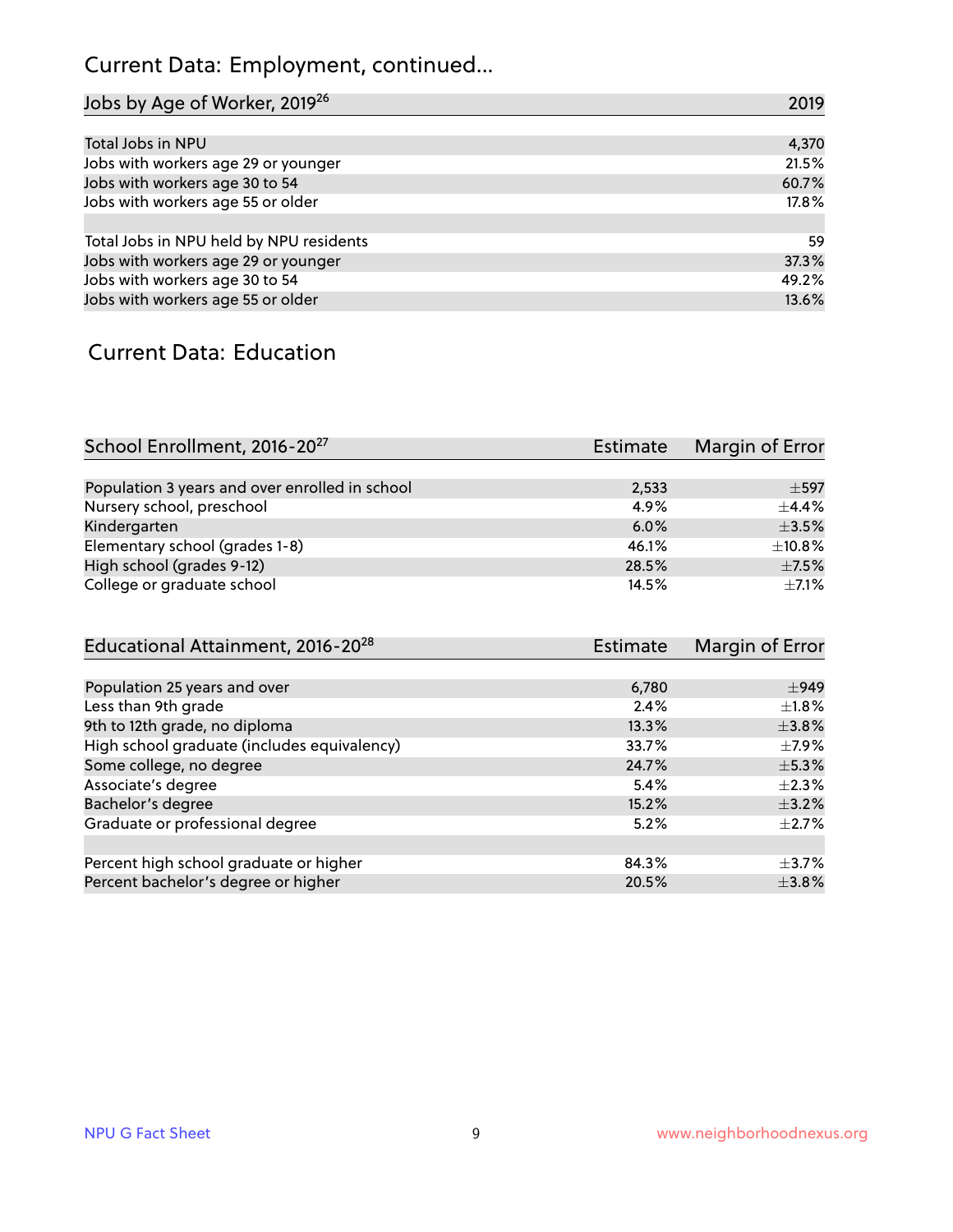#### Current Data: Housing

| Households by Type, 2016-20 <sup>29</sup>            | <b>Estimate</b> | Margin of Error     |
|------------------------------------------------------|-----------------|---------------------|
| <b>Total households</b>                              | 4,144           | $\pm 463$           |
|                                                      |                 |                     |
| Family households (families)                         | 52.3%<br>25.8%  | $\pm$ 7.4%<br>±6.2% |
| With own children under 18 years                     |                 |                     |
| Married-couple family                                | 15.7%           | $\pm$ 5.5 $\!\%$    |
| With own children of the householder under 18 years  | 5.8%            | $\pm$ 3.9%          |
| Male householder, no spouse present, family          | 9.1%            | $\pm$ 6.6%          |
| With own children of the householder under 18 years  | 3.2%            | $\pm 2.4\%$         |
| Female householder, no spouse present, family        | 27.5%           | $\pm$ 5.1%          |
| With own children of the householder under 18 years  | 16.9%           | $\pm 4.6\%$         |
| Nonfamily households                                 | 47.7%           | $\pm$ 7.6%          |
| Householder living alone                             | 38.2%           | $\pm$ 7.2%          |
| 65 years and over                                    | 14.1%           | $\pm$ 4.9%          |
| Households with one or more people under 18 years    | 30.4%           | $\pm$ 6.2%          |
| Households with one or more people 65 years and over | 25.7%           | $\pm$ 7.2%          |
|                                                      |                 |                     |
| Average household size                               | 2.52            | $\pm$ 0.22          |
| Average family size                                  | 3.53            | $\pm$ 0.39          |
| Housing Occupancy, 2016-20 <sup>30</sup>             | <b>Estimate</b> | Margin of Error     |
| Total housing units                                  | 4,696           | $\pm$ 434           |
| Occupied housing units                               | 88.2%           | $\pm$ 5.6%          |
| Vacant housing units                                 | 11.8%           | $\pm$ 3.2%          |
|                                                      |                 |                     |
| Homeowner vacancy rate                               | 0.9             | ±2.5                |
| Rental vacancy rate                                  | 1.7             | ±1.5                |
| Units in Structure, 2016-20 <sup>31</sup>            | Estimate        | Margin of Error     |
| Total housing units                                  | 4,696           | $+434$              |
| 1-unit, detached                                     | 50.7%           | $\pm$ 6.4%          |
| 1-unit, attached                                     | 2.1%            | $\pm$ 0.9%          |
| 2 units                                              | 2.5%            | ±1.6%               |
| 3 or 4 units                                         | 3.8%            | $\pm$ 3.2%          |
| 5 to 9 units                                         | 6.9%            | $\pm$ 5.7%          |
| 10 to 19 units                                       | 9.6%            | $\pm 3.5\%$         |
|                                                      |                 | $\pm$ 5.1%          |
| 20 or more units                                     | 21.9%           |                     |
| Mobile home                                          | 2.3%            | $\pm 3.6\%$         |
| Boat, RV, van, etc.                                  | 0.3%            | $\pm$ 0.7%          |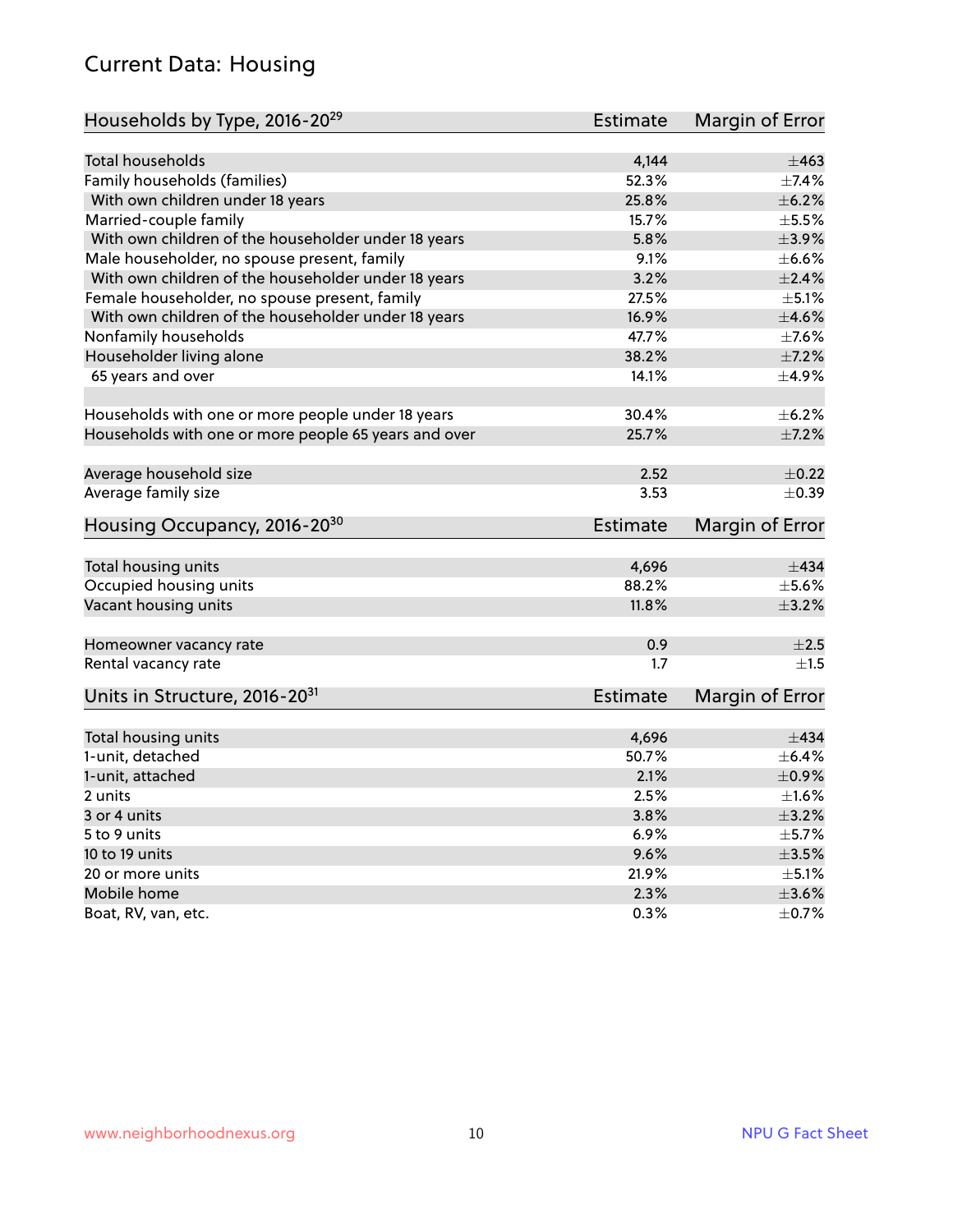#### Current Data: Housing, continued...

| Year Structure Built, 2016-20 <sup>32</sup>    | Estimate        | <b>Margin of Error</b> |
|------------------------------------------------|-----------------|------------------------|
| Total housing units                            | 4,696           | $\pm$ 434              |
| Built 2014 or later                            | 4.5%            | $\pm 2.8\%$            |
| Built 2010 to 2013                             | 5.3%            | $\pm 3.5\%$            |
| Built 2000 to 2009                             | 26.3%           | $\pm$ 3.9%             |
| Built 1990 to 1999                             | 3.7%            | $\pm 2.0\%$            |
| Built 1980 to 1989                             | 3.0%            | $\pm 2.0\%$            |
| Built 1970 to 1979                             | 9.8%            | $\pm$ 4.7%             |
| Built 1960 to 1969                             | 23.9%           | ±7.3%                  |
| Built 1950 to 1959                             | 15.1%           | $\pm$ 5.2%             |
| Built 1940 to 1949                             | 3.7%            | $\pm$ 1.9%             |
| Built 1939 or earlier                          | 4.8%            | $\pm 2.6\%$            |
| Housing Tenure, 2016-2033                      | Estimate        | Margin of Error        |
| Occupied housing units                         | 4,144           | $\pm 463$              |
| Owner-occupied                                 | 29.2%           | $\pm$ 5.6%             |
| Renter-occupied                                | 70.8%           | ±7.4%                  |
| Average household size of owner-occupied unit  | 2.57            | $\pm$ 0.14             |
| Average household size of renter-occupied unit | 2.50            | $\pm$ 0.32             |
| Residence 1 Year Ago, 2016-20 <sup>34</sup>    | <b>Estimate</b> | <b>Margin of Error</b> |
| Population 1 year and over                     | 10,233          | $\pm$ 1,392            |
| Same house                                     | 80.4%           | $\pm$ 4.9%             |
| Different house in the U.S.                    | 19.6%           | $\pm 8.0\%$            |
| Same county                                    | 14.4%           | $\pm$ 7.7%             |
| Different county                               | 5.2%            | $\pm 2.9\%$            |
| Same state                                     | 4.4%            | $\pm 2.7\%$            |
| Different state                                | 0.7%            | $\pm$ 0.9%             |
| Abroad                                         | 0.0%            | $\pm$ 0.3%             |
| Value of Housing Unit, 2016-20 <sup>35</sup>   | <b>Estimate</b> | Margin of Error        |
| Owner-occupied units                           | 1,210           | $\pm 269$              |
| Less than \$50,000                             | 9.4%            | $\pm$ 8.3%             |
| \$50,000 to \$99,999                           | 23.5%           | $\pm$ 9.6%             |
| \$100,000 to \$149,999                         | 10.4%           | $\pm$ 6.0%             |
| \$150,000 to \$199,999                         | 21.8%           | $\pm$ 15.5%            |
| \$200,000 to \$299,999                         | 4.6%            | $\pm$ 3.9%             |
| \$300,000 to \$499,999                         | 28.7%           | ±11.8%                 |
| \$500,000 to \$999,999                         | 0.8%            | $\pm$ 3.5%             |
| \$1,000,000 or more                            | 0.9%            | $\pm$ 3.9%             |
| Mortgage Status, 2016-20 <sup>36</sup>         | Estimate        | Margin of Error        |
| Owner-occupied units                           | 1,210           | $\pm 269$              |
| Housing units with a mortgage                  | 57.7%           | $\pm$ 5.4%             |

Housing units without a mortgage  $\pm 14.8\%$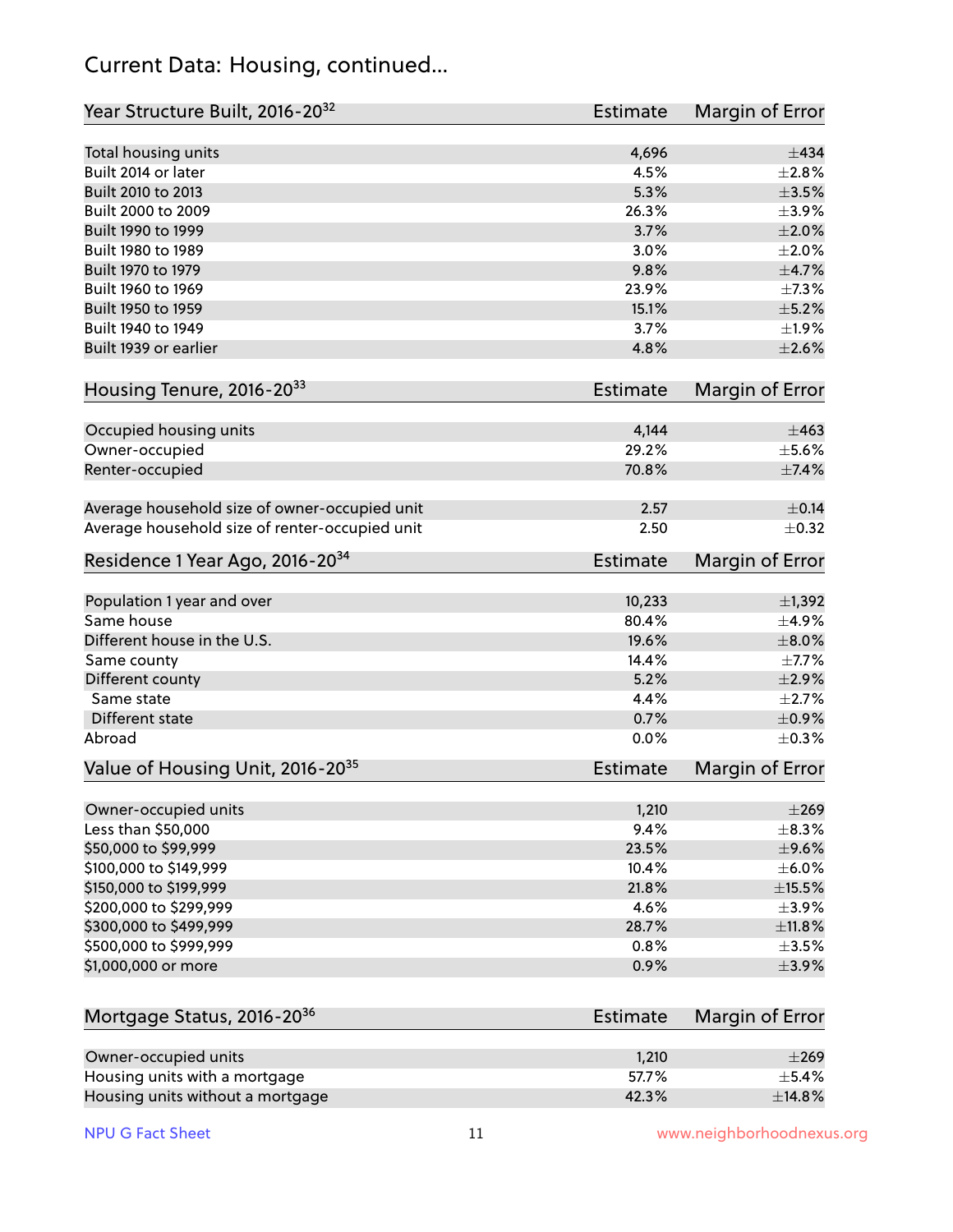## Current Data: Housing, continued...

| Selected Monthly Owner Costs, 2016-20 <sup>37</sup> | Estimate | Margin of Error |
|-----------------------------------------------------|----------|-----------------|
|                                                     |          |                 |
| Housing units with a mortgage                       | 698      | $\pm 169$       |
| Less than \$300                                     | 0.0%     | $\pm$ 5.8%      |
| \$300 to \$499                                      | 2.5%     | $\pm$ 6.7%      |
| \$500 to \$999                                      | 26.6%    | $\pm$ 12.6%     |
| \$1,000 to \$1,499                                  | 33.7%    | $\pm$ 18.0%     |
| \$1,500 to \$1,999                                  | 5.8%     | $\pm$ 6.8%      |
| \$2,000 to \$2,999                                  | 22.6%    | ±11.7%          |
| \$3,000 or more                                     | 8.9%     | ±15.7%          |
|                                                     |          |                 |
| Median (dollars)                                    | \$1,249  | ±110            |
|                                                     |          |                 |
| Housing units without a mortgage                    | 511      | $\pm 212$       |
| Less than \$150                                     | 12.4%    | ±27.3%          |
| \$150 to \$249                                      | 24.0%    | ±16.8%          |
| \$250 to \$349                                      | 16.2%    | ±11.7%          |
| \$350 to \$499                                      | 25.0%    | ±15.8%          |
| \$500 to \$699                                      | 9.5%     | ±9.3%           |
| \$700 or more                                       | 12.9%    | ±18.1%          |
|                                                     |          |                 |
| Median (dollars)                                    | \$334    | $\pm$ 58        |

| Selected Monthly Owner Costs as a Percentage of | <b>Estimate</b> | Margin of Error |
|-------------------------------------------------|-----------------|-----------------|
| Household Income, 2016-20 <sup>38</sup>         |                 |                 |
|                                                 |                 |                 |
| Housing units with a mortgage <sup>39</sup>     | 698             | $\pm 230$       |
| Less than 20.0 percent                          | 54.8%           | $\pm$ 15.4%     |
| 20.0 to 24.9 percent                            | 10.7%           | $\pm$ 6.6%      |
| 25.0 to 29.9 percent                            | 12.2%           | $\pm$ 16.4%     |
| 30.0 to 34.9 percent                            | 6.5%            | $\pm$ 8.5%      |
| 35.0 percent or more                            | 15.7%           | $\pm$ 8.6%      |
|                                                 |                 |                 |
| Housing units without a mortgage <sup>40</sup>  | 511             | $\pm 221$       |
| Less than 10.0 percent                          | 41.6%           | ±11.8%          |
| 10.0 to 14.9 percent                            | 26.0%           | $\pm$ 27.7%     |
| 15.0 to 19.9 percent                            | 12.0%           | $\pm$ 12.7%     |
| 20.0 to 24.9 percent                            | 0.1%            | $\pm$ 5.6%      |
| 25.0 to 29.9 percent                            | 10.6%           | ±11.0%          |
| 30.0 to 34.9 percent                            | 4.6%            | $\pm$ 6.7%      |
| 35.0 percent or more                            | 5.1%            | $\pm$ 9.9%      |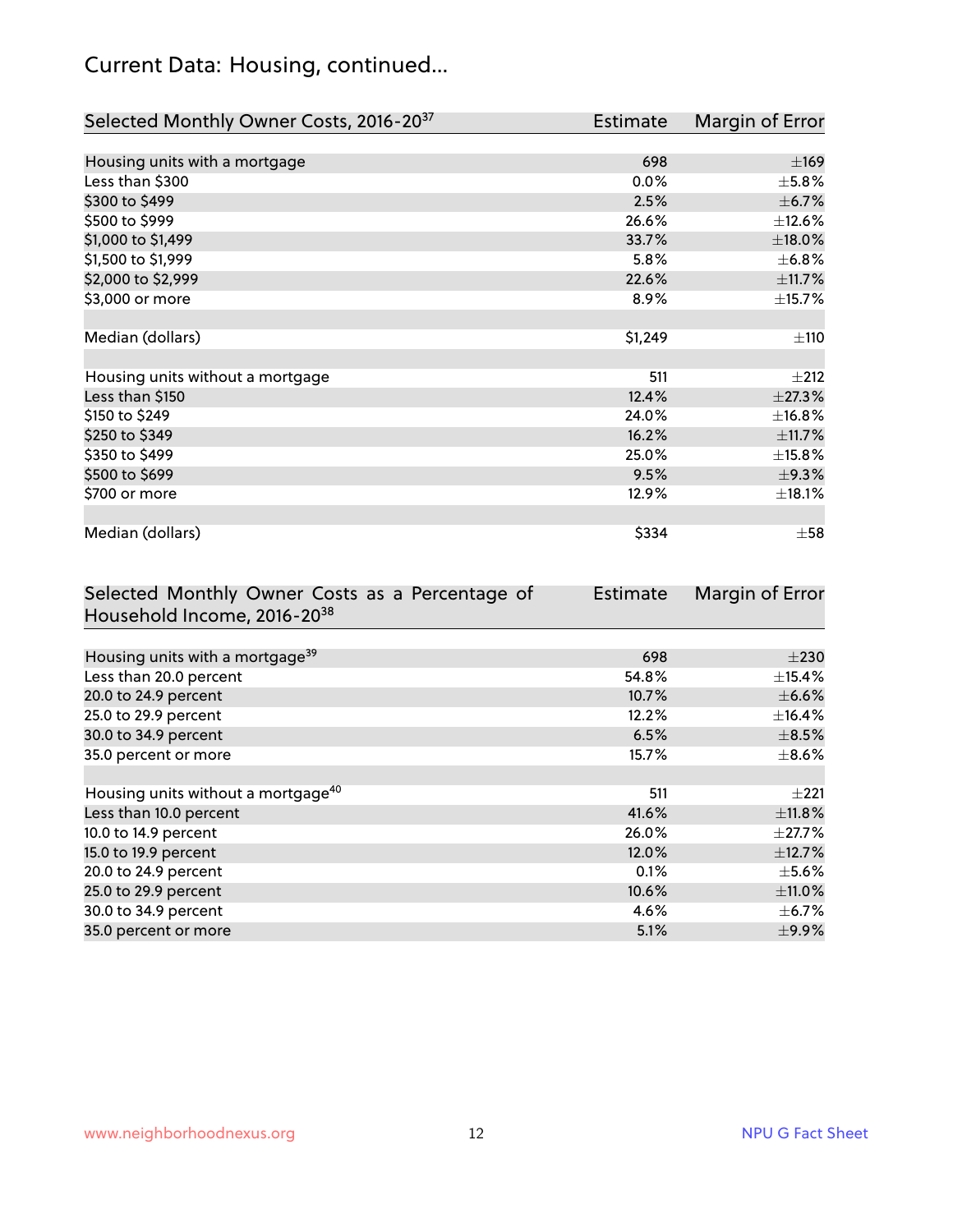#### Current Data: Housing, continued...

| Gross Rent, 2016-20 <sup>41</sup>               | <b>Estimate</b> | Margin of Error |
|-------------------------------------------------|-----------------|-----------------|
|                                                 |                 |                 |
| Occupied units paying rent                      | 2,886           | $\pm$ 447       |
| Less than \$200                                 | 4.8%            | $\pm$ 4.2%      |
| \$200 to \$499                                  | 12.5%           | $\pm$ 5.2%      |
| \$500 to \$749                                  | 10.3%           | $\pm$ 5.8%      |
| \$750 to \$999                                  | 28.4%           | ±9.3%           |
| \$1,000 to \$1,499                              | 38.5%           | ±12.3%          |
| \$1,500 to \$1,999                              | 4.5%            | ±4.3%           |
| \$2,000 or more                                 | 1.0%            | $\pm 2.1\%$     |
| Median (dollars)                                | \$940           | $\pm$ 42        |
|                                                 |                 |                 |
| No rent paid                                    | 49              | $\pm 55$        |
|                                                 |                 |                 |
| Gross Rent as a Percentage of Household Income, | <b>Estimate</b> | Margin of Error |
| $2016 - 20^{42}$                                |                 |                 |
|                                                 |                 |                 |
| Occupied units paying rent <sup>43</sup>        | 2,857           | $\pm$ 559       |
| Less than 15.0 percent                          | 5.1%            | $\pm$ 3.5%      |
| 15.0 to 19.9 percent                            | 5.2%            | $\pm$ 4.4%      |
| 20.0 to 24.9 percent                            | 12.6%           | $\pm$ 7.5%      |
| 25.0 to 29.9 percent                            | 21.4%           | $\pm$ 9.0%      |
| 30.0 to 34.9 percent                            | 11.9%           | ±4.8%           |
| 35.0 percent or more                            | 43.8%           | $\pm$ 9.3%      |

## Current Data: Transportation

| Commuting to Work, 2016-20 <sup>44</sup>  | <b>Estimate</b> | Margin of Error |
|-------------------------------------------|-----------------|-----------------|
|                                           |                 |                 |
| Workers 16 years and over                 | 3,825           | $\pm 632$       |
| Car, truck, or van - drove alone          | 61.0%           | $\pm$ 7.2%      |
| Car, truck, or van - carpooled            | 11.8%           | $\pm$ 5.1%      |
| Public transportation (excluding taxicab) | 13.7%           | $\pm$ 6.2%      |
| Walked                                    | 2.6%            | $\pm 2.8\%$     |
| Other means                               | 5.9%            | $\pm$ 3.9%      |
| Worked at home                            | 5.0%            | $\pm$ 3.4%      |
|                                           |                 |                 |
| Mean travel time to work (minutes)        | 35.3            | $\pm$ 4.8       |

| Access to a Vehicle, 2016-20 <sup>45</sup> | Estimate | Margin of Error |
|--------------------------------------------|----------|-----------------|
|                                            |          |                 |
| Occupied housing units                     | 4.144    | $\pm 463$       |
| No vehicles available                      | 31.6%    | $+9.5%$         |
| 1 vehicle available                        | 43.4%    | $\pm$ 7.5%      |
| 2 vehicles available                       | 18.5%    | $\pm$ 5.6%      |
| 3 or more vehicles available               | 6.5%     | $\pm$ 3.3%      |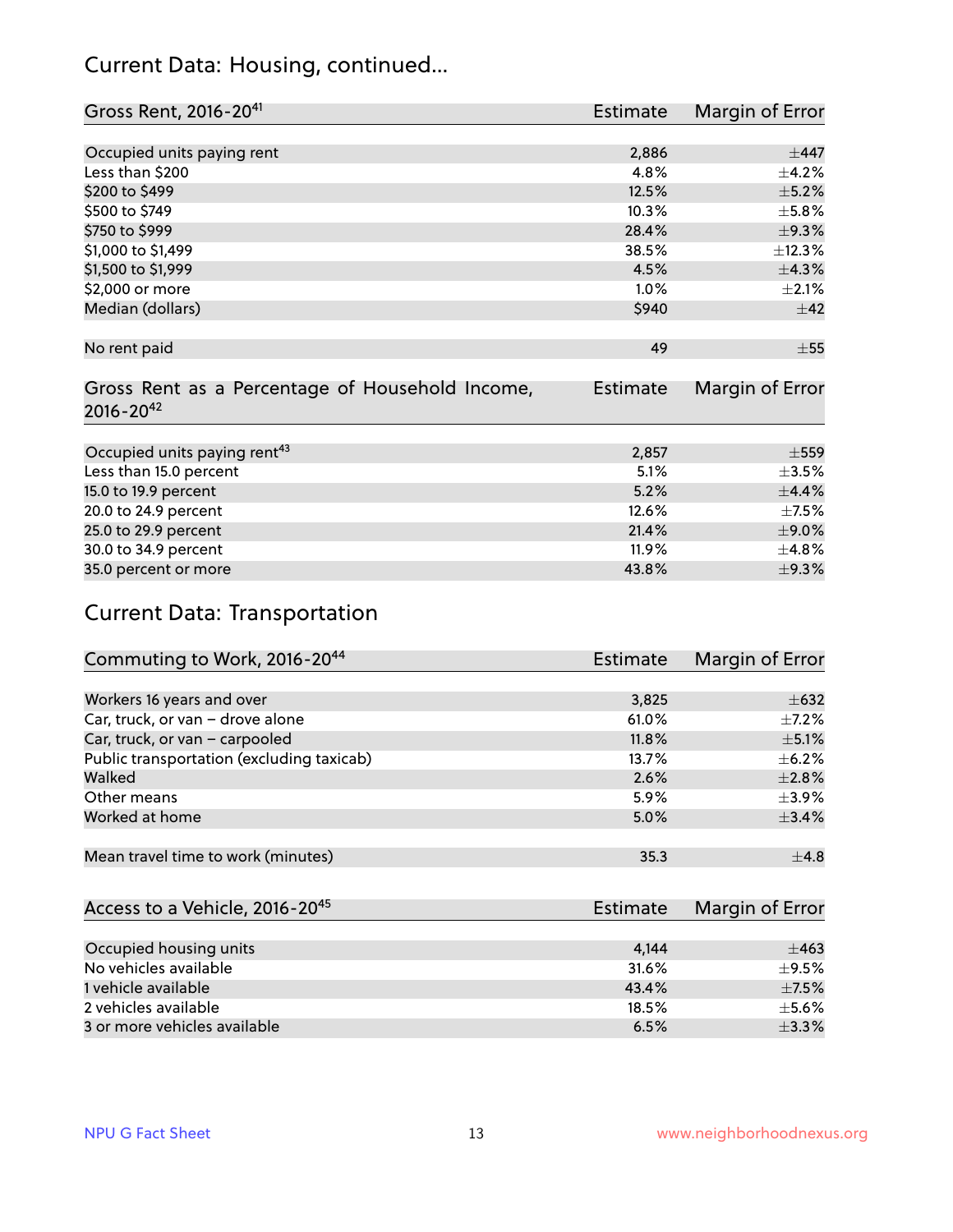#### Current Data: Health

| Health Insurance coverage, 2016-2046                    | <b>Estimate</b> | Margin of Error |
|---------------------------------------------------------|-----------------|-----------------|
|                                                         |                 |                 |
| Civilian Noninstitutionalized Population                | 10,493          | ±1,462          |
| With health insurance coverage                          | 82.9%           | $\pm$ 15.7%     |
| With private health insurance coverage                  | 45.3%           | $\pm$ 3.5%      |
| With public health coverage                             | 46.0%           | $\pm$ 5.7%      |
| No health insurance coverage                            | 17.1%           | $\pm$ 5.5%      |
| Civilian Noninstitutionalized Population Under 19 years | 2,821           | $\pm 2,821$     |
| No health insurance coverage                            | 5.5%            | $\pm$ 5.6%      |
|                                                         |                 |                 |
| Civilian Noninstitutionalized Population 19 to 64 years | 6,484           | $\pm$ 1,028     |
| In labor force:                                         | 4,366           | $\pm 719$       |
| Employed:                                               | 3,764           | $\pm 618$       |
| With health insurance coverage                          | 82.6%           | ±3.3%           |
| With private health insurance coverage                  | 72.6%           | $\pm$ 5.0%      |
| With public coverage                                    | 14.1%           | $\pm$ 6.9%      |
| No health insurance coverage                            | 17.4%           | $\pm$ 8.1%      |
|                                                         |                 |                 |
| Unemployed:                                             | 602             | $\pm 618$       |
| With health insurance coverage                          | 52.1%           | $\pm 21.0\%$    |
| With private health insurance coverage                  | 22.7%           | $\pm$ 17.5%     |
| With public coverage                                    | 29.5%           | $\pm 21.9\%$    |
| No health insurance coverage                            | 47.9%           | $\pm 20.5\%$    |
|                                                         |                 |                 |
| Not in labor force:                                     | 2,117           | $\pm 731$       |
| With health insurance coverage                          | 67.4%           | ±32.9%          |
| With private health insurance coverage                  | 13.0%           | $\pm$ 6.1%      |
| With public coverage                                    | 56.8%           | ±11.0%          |
| No health insurance coverage                            | 32.6%           | ±20.8%          |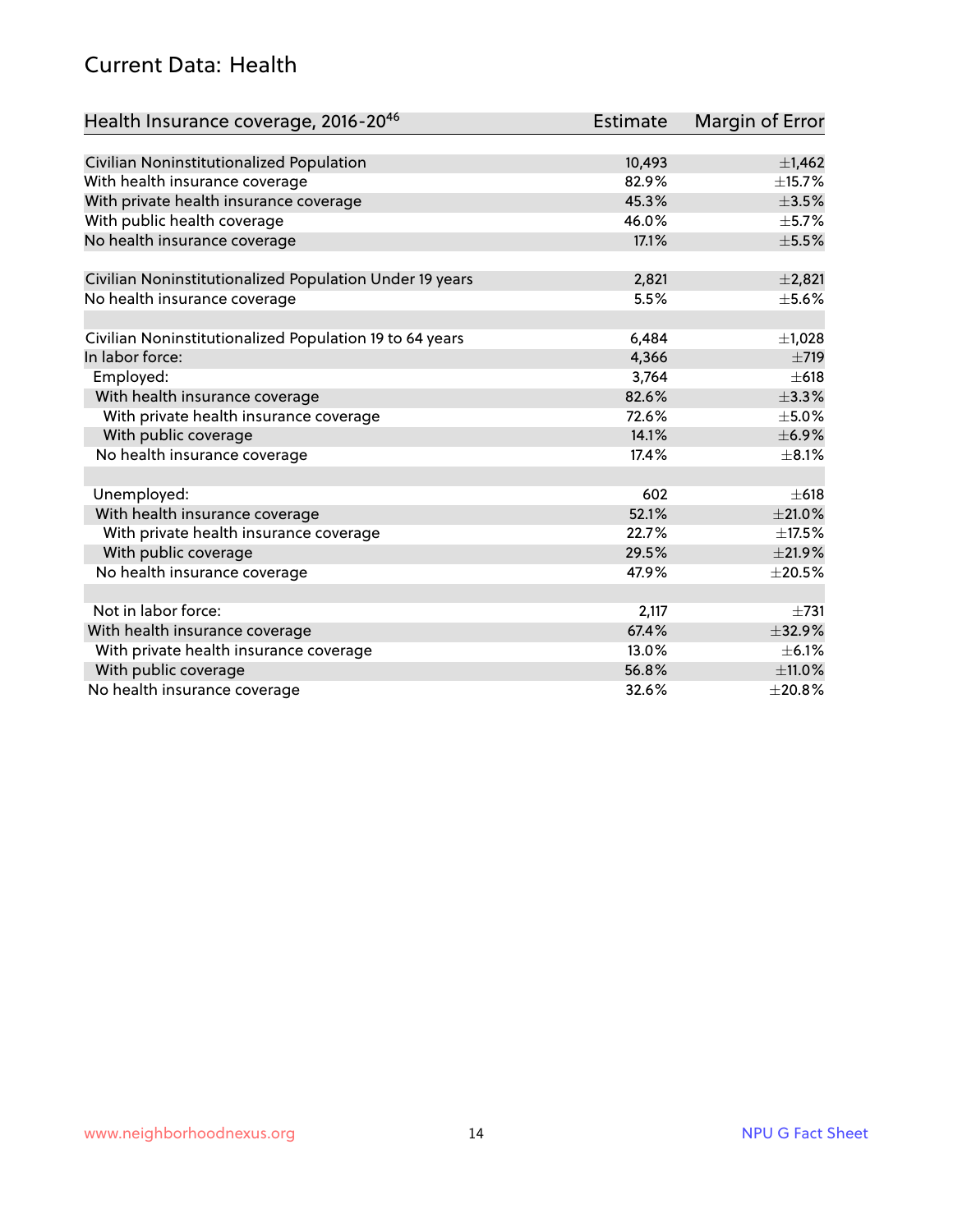#### Notes:

- 1. Source: U.S. Census Bureau, Decennial Census 2000, SF1 tables P8, P12; American Community Survey, tables B01001, B03002
- 2. This category includes Pacific Islanders, Native Americans and Alaska Natives, people who identify as some other race, and those who identify as bi/multi racial.
- 3. Source: U.S. Census Bureau, Decennial Census 2000, SF1 tables P15, P16, P18, P19; American Community Survey, tables B11001, B11005, B11003
- 4. Source: U.S. Census Bureau, Decennial Census 2000, SF3 table P37; American Community Survey, table B15002
- 5. Source: U.S. Census Bureau, Longitudinal Employer-Household Dynamics Residential Area Characteristics, Table JT01 (Primary Jobs); Workplace Area Characteristics, Table JT00 (All Jobs)
- 6. Source: U.S. Census Bureau, Decennial Census 2000, SF3 tables P52, P87; American Community Survey, tables B19001, B17001
- 7. Source: U.S. Census Bureau, Decennial Census 2000, SF1 tables H3, H4; American Community Survey, tables B25002, B25009
- 8. Source: U.S. Census Bureau, Decennial Census 2000, SF3 table H44; American Community Survey, tables B25044
- 9. Source: Atlanta Police Department, COBRA; U.S. Census Bureau, American Community Survey, table B01001
- 10. Source: U.S. Census Bureau, American Community Survey, table B01001
- 11. Source: U.S. Census Bureau, American Community Survey, table B03002
- 12. Source: U.S. Census Bureau, American Community Survey, table B05002
- 13. Source: U.S. Census Bureau, American Community Survey, table B05003
- 14. Source: U.S. Census Bureau, American Community Survey, tables B19001, B19025, B19051, B19061, B19055, B19065, B19059, B19069, B19056, B19066, B19057, B19067, B22001, B19101, B19127
- 15. Source: U.S. Census Bureau, American Community Survey, tables B19201, B19214, B20017, B19313
- 16. Source: U.S. Census Bureau, American Community Survey, table B17010
- 17. Source: U.S. Census Bureau, American Community Survey, tables B17001, B17006, B17021, B17007. Table totals may be lower than the total population, as they are based on the population for whom poverty status is determined.
- 18. Source: U.S. Census Bureau, American Community Survey, B17001H, B17001B, B17001D, B17001I. Table totals may be lower than the total population, as they are based on the population for whom poverty status is determined.
- 19. Source: U.S. Census Bureau, American Community Survey, tables B23001, B23008
- 20. Source: U.S. Census Bureau, American Community Survey, table C24030
- 21. Source: U.S. Census Bureau, American Community Survey, table C24010
- 22. Source: U.S. Census Bureau, American Community Survey, table B24080
- 23. Source: U.S. Census Bureau, Longitudinal Employer-Household Dynamics Origin-Destination Data, Tables JT00 Main and JT00 Aux
- 24. Source: U.S. Census Bureau, Longitudinal Employer-Household Dynamics Origin-Destination Data, Tables JT00 Main and JT00 Aux
- 25. Source: U.S. Census Bureau, Longitudinal Employer-Household Dynamics Origin-Destination Data, Tables JT00 Main and JT00 Aux
- 26. Source: U.S. Census Bureau, Longitudinal Employer-Household Dynamics Origin-Destination Data, Tables JT00 Main and JT00 Aux
- 27. Source: U.S. Census Bureau, American Community Survey, table B14001
- 28. Source: U.S. Census Bureau, American Community Survey, table B15002
- 29. Source: U.S. Census Bureau, American Community Survey, tables B11001, B11003, B11007, B11005, B09019
- 30. Source: U.S. Census Bureau, American Community Survey, tables B25002, B25003, B25004
- 31. Source: U.S. Census Bureau, American Community Survey, table B25024
- 32. Source: U.S. Census Bureau, American Community Survey, table B25034
- 33. Source: U.S. Census Bureau, American Community Survey, tables B25009, B25008, B25003
- 34. Source: U.S. Census Bureau, American Community Survey, table B07003
- 35. Source: U.S. Census Bureau, American Community Survey, table B25075. This value is self-reported and may differ from home values as determined by the County Tax Assessor.
- 36. Source: U.S. Census Bureau, American Community Survey, table B25081
- 37. Source: U.S. Census Bureau, American Community Survey, table B25087
- 38. Source: U.S. Census Bureau, American Community Survey, table B25091
- 39. Excludes units where Selected Monthly Owner Costs as a Percentage of Income cannot be computed.
- 40. Excludes units where Selected Monthly Owner Costs as a Percentage of Income cannot be computed.
- 41. Source: U.S. Census Bureau, American Community Survey, table B25063
- 42. Source: U.S. Census Bureau, American Community Survey, table B25070
- 43. Excludes units where Gross Rent as a Percentage of Income cannot be computed.
- 44. Source: U.S. Census Bureau, American Community Survey, tables B08101, B08013
- 45. Source: U.S. Census Bureau, American Community Survey, table B25044
- 46. Source: U.S. Census Bureau, American Community Survey, tables B18135, B27011

The dagger (†) symbol denotes values that cannot be computed.